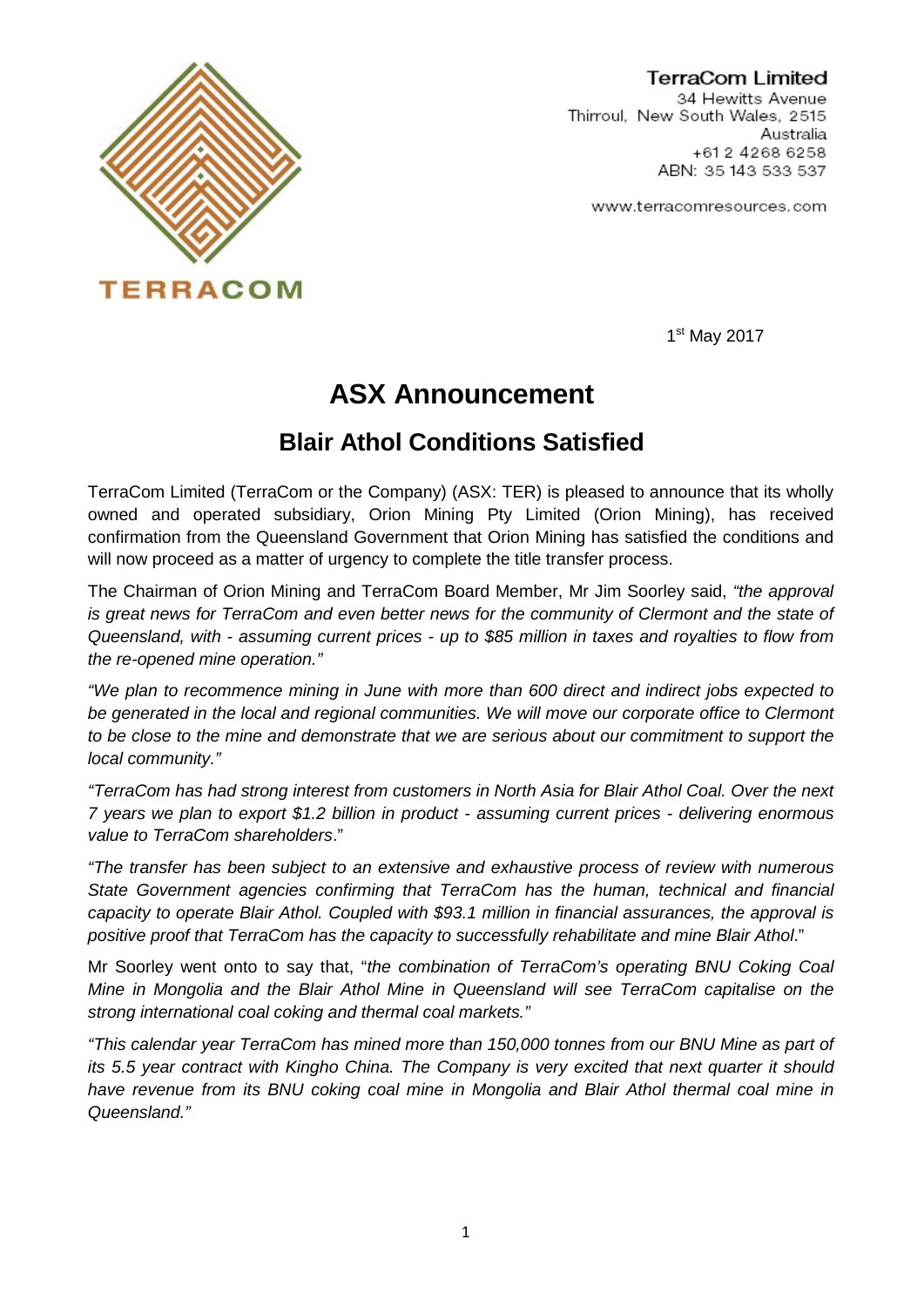### **ABOUT BLAIR ATHOL**

TerraCom acquired Blair Athol for AUD\$1 and the Queensland Government will receive AUD\$79.6m from the Blair Athol Coal Joint Venture (BACJV) to meet Blair Athol Coal Mine's rehabilitation (which will form part of TerraCom's financial assurance quantum of AUD\$93.1m). The acquisition includes the mining lease, related licenses, land, site infrastructure, active contracts and all mining plant & equipment, including a dragline, to deliver TerraCom's forecast production schedule and the progressive rehabilitation.

The acquisition of the Blair Athol Coal Mine will be a significant milestone for TerraCom, bringing the following benefits:

- Progressive rehabilitation of one of Queensland's oldest coal mines;
- The resumption of coal mining and export sales from the Blair Athol Coal mine providing the local, state and federal economies with increased economic activity, employment, royalties and taxation; and
- Forecast positive cash flow through a low overhead structure and operational efficiencies.

TerraCom plans to commence over 50 hectares of site rehabilitation while bringing the mine back into production. The operation, under TerraCom management, is planned to deliver approx. 2Mtpa over 7 years<sup>1</sup> and ongoing progressive rehabilitation.

1- This information was originally announced to the ASX on 7 November 2016 in the announcement titled, "Blair Athol Mine Life Extension". The announcement is located http://terracomresources.com/investors/asx-announcements/

TerraCom is not aware of any new information or data that materially affects the information included in the above information in relation to the Production Target and confirms that all material assumptions and technical parameters underpinning the estimates continue to apply and have not materially changed.

*Please contact Nathan Boom, on +61 2 4268 6258 or at info@terracomresources.com for further information.* 

*www.terracomresources.com*

- boon

**Jim Soorley**  Chairman – Orion Mining Pty Limited Director – TerraCom Limited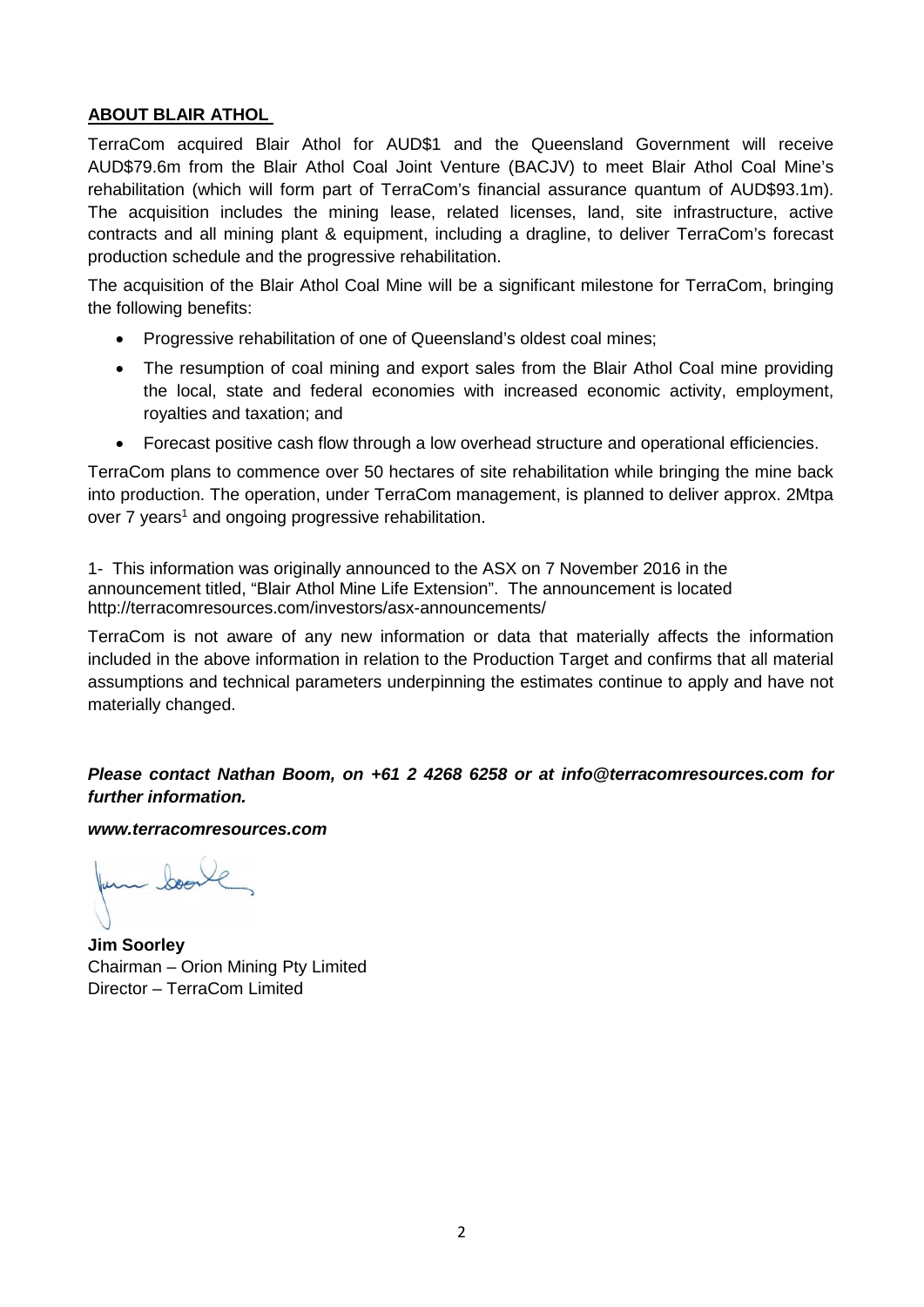

Department of Natural Resources and Mines

## Transfer Indication: Mining Lease 1804

28 April 2017

Reference: ML1804

Orion Mining Pty Ltd Attention: Mr Nathan Boom, Company Secretary 34 Hewitts Ave PO Box 548 THIRROUL NSW 2515

#### Dear Mr Boom,

I refer to the indicative approval for transfer of Mining Lease (ML) 1804 to Orion Mining Pty Ltd (Orion) originally given on 20 February 2017 and amended on 31 March 2017.

#### I confirm that:

- $\mathbf{1}$ . Orion has provided evidence that demonstrates to the reasonable satisfaction of the Minister's delegate that it has in place arrangements for:
	- (a) guaranteed access to coal handling and preparation plant for crush and wash of product coal for the remainder of the term of ML 1804; and
	- (b) guaranteed rail loading of product coal and transportation to market for the remainder of the term of ML 1804:
	- (c) a secure supply of water for ML 1804 for the remainder of the term of ML 1804;
- $2.$ the Deed of Release executed by Madison Pacific Trust Limited on 28 April 2017 demonstrates that the cash deposit to be paid by Orion to satisfy condition 2(a)(ii)(a) is released or discharged from any security interest granted by Orion to Madison Pacific Trust Limited on terms satisfactory to the Minister's delegate;
- $3.$ the terms of 'Cash Deposit Deed' executed by Orion on 28 April 2017 setting out the terms and conditions on which the State will hold and otherwise deal with any cash deposited to satisfy condition 2(a)(ii)(a) are satisfactory to the Minister's delegate; and
- The terms of the Featherweight General Security Agreement executed by Orion on 28 April are 4. satisfactory to the Minister's delegate.

I enclose for your records copies of the Cash Deposit Deed and Featherweight General Security Deed executed on behalf of the State.

Accordingly, the only outstanding indicative approval condition is condition 2(a)(ii)(a). To satisfy that condition could Orion please arrange to deposit \$13 500 000 into the following account:

 $BSB - 064 - 013$ Account No - 10041702 Account Name - DRNM Administered Account Transaction reference: "IAML1804"

Once the funds have been deposited, could you please notify me by email to peter.donaghy@dnrm.gld.gov.au.